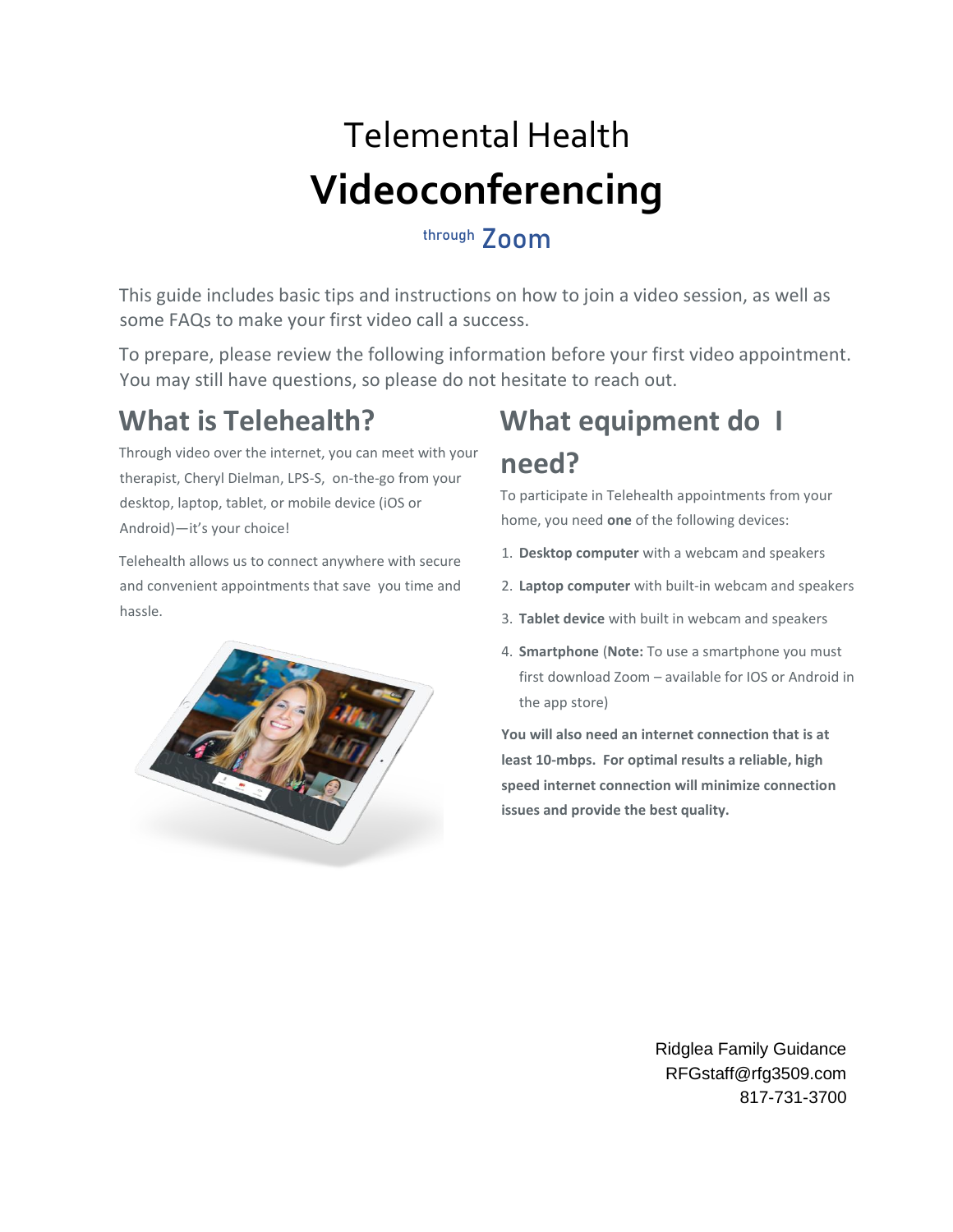# Telemental Health **Videoconferencing**

### through **700m**

## **How to join on a computer**

If you plan to use a desktop or laptop, there is nothing to download prior to your appointment. Here are the steps to join:

- 1. Before your appointment, you will receive an email invitation.
- 2. C lick the unique link embedded in the reminder. Your video call screen will now open in a new tab.

**Note:** You may have to copy and paste the link into your web browser.

- 3. If I have already joined the call, you will see my face on the screen. If I have not, you will see yourself.
- 4. You will also see the Welcome prompt. Click Play test sound to test your camera and microphone settings.
- 5. When you are ready, click **Join Video Call**. This will take you straight into the video call.

## **How to join on a smart phone**

If you plan to use a mobile device, here are the steps to join:

- 1. Choose a well-lit. quiet room in your house to have your appointment. Do not sit directly in front of windows due to back lighting
- 2. Download the free **Zoom Cloud Meetings** app for IOS or Android.
- 3. Before your appointment, you will receive an email invitation.
- 4. Open the reminder on your mobile device and click the unique link. This will open the Zoom app.
- 5. If I have already joined the call, you will see my face on the screen. If I have not, you will see yourself.
- 6. When you are ready, click **Join Video Call**. This will take you straight into the video call.

Ridglea Family Guidance RFGstaff@rfg3509.com 817-731-3700